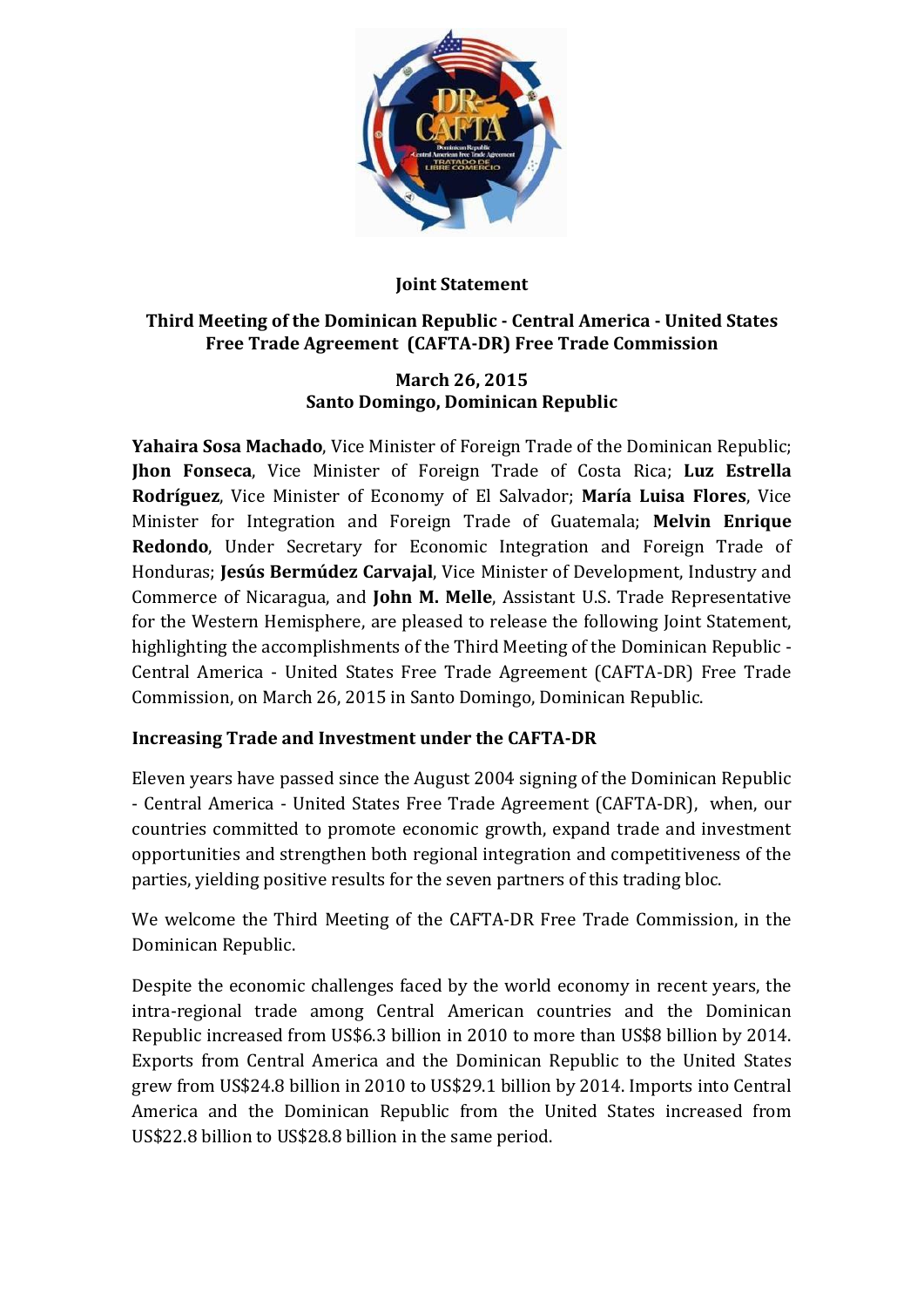The trade balance between the United States and the other members of the CAFTA-DR has almost leveled out. During 2014, goods exports to the United States exceeded imports by US\$331 million, while in 2013 this difference amounted to US\$3.6 billion. US Foreign Direct Investment in the other CAFTA-DR member countries reached a height of US\$8.6 billion in 2008. Investment gradually decreased until 2012, and recovered by 4 percent in 2013.

Assessing the economic and commercial impact of the Agreement, we highlight the importance of ensuring the effective implementation among countries, recognizing the fundamental role of the CAFTA-DR in facilitating sustainable, broad-based economic growth in the region, which depends on the policies and institutional changes that have been generated by the Agreement, resulting in facilitating competitiveness in the new global environment.

## **Market Access and Commission Decisions**

We approved a series of changes to the CAFTA-DR rules-of-origin, to reflect updates to the 2012 Harmonized Tariff System and to ensure proper implementation of the Agreement, and facilitate use of the CAFTA-DR preferences.

We approved the immediate elimination of Costa Rica's tariffs on certain crude vegetable oils, promoting increased trade and competitiveness. In addition, we reviewed the work of the Ad Hoc technical group established at our last FTC meeting to consider rules-of-origin modifications proposed by stakeholders, and we endorse their recommendation to amend rules applicable to certain products, and express our intention to carry out, as soon as possible, our respective domestic procedures required to implement these changes that will further promote trade and competitiveness within the region.

#### **Implementation of the Agreement**

We reaffirmed our obligation and shared goal of effective implementation of the Agreement, which is critical to making our economies more competitive and creating new opportunities for our businesses, farmers, ranchers, workers and consumers.

# *CAFTA-DR Committees and Technical Groups*

The Free Trade Commission welcomed reports on the accomplishments of the Committees and Technical Groups under the CAFTA-DR.

We received reports on the Committee of Agriculture and the Committee on Sanitary and Phytosanitary Measures (SPS). Recognizing the importance to all of our countries of trade and employment in agriculture and we highlighted the essential role of these Committees to ensure stakeholders benefit from the opportunities created by the Agreement. We emphasized the importance of the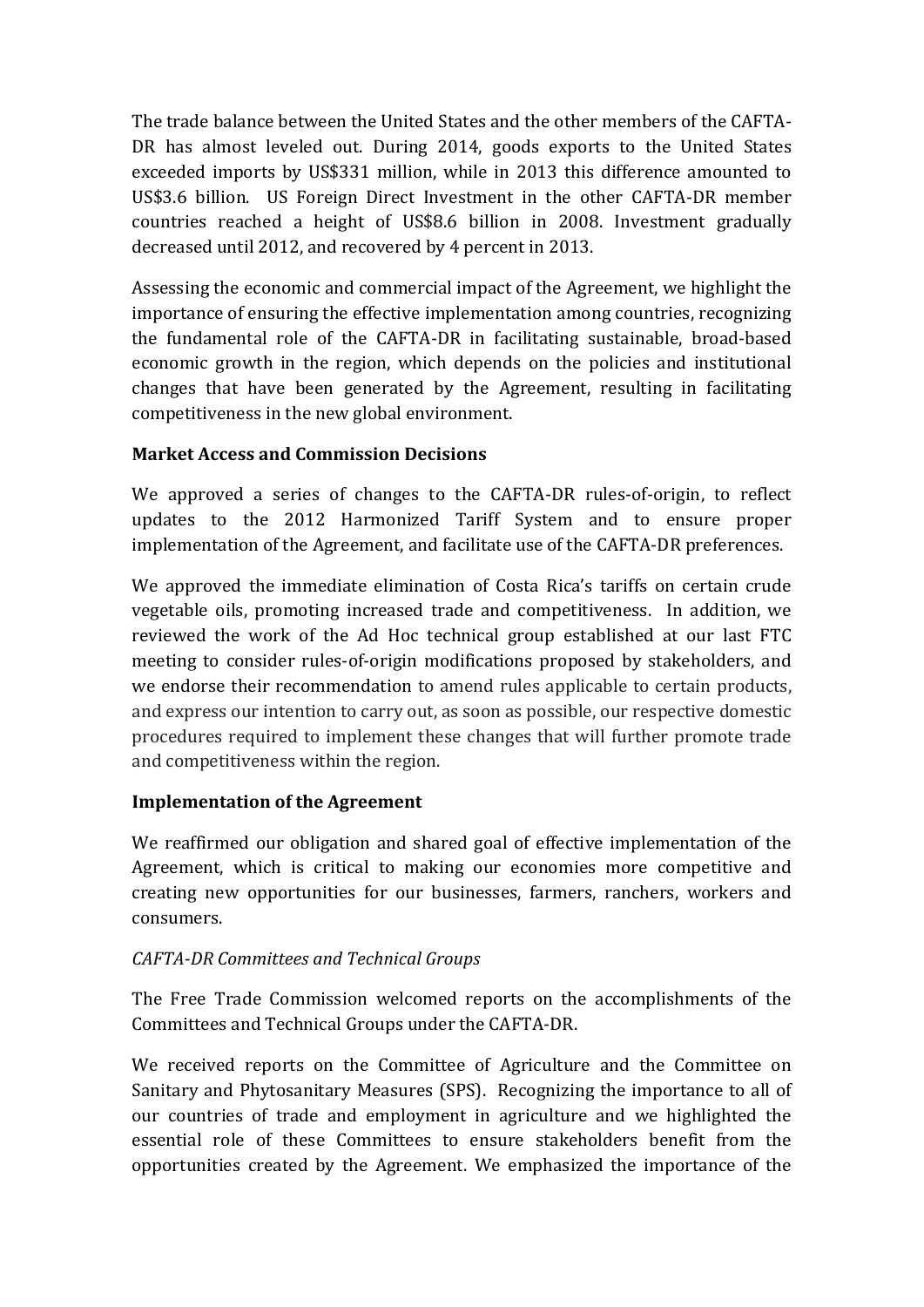effective administration of the tariff rate quotas (TRQs) to provide traders with opportunities to fully utilize the TRQs. We acknowledge the Article 3.17 provision for review of the implementation and operation of the Agreement as it relates to chicken trade during the ninth year after entry into force and agree to undertake consultations with stakeholders and determine any appropriate actions.

Regarding the work of the SPS Committee, we stress the importance of strengthening science based SPS systems, including national inspection procedures based on international standards, and discussion of the US Food Safety Modernization Act (FMSA), for which trade capacity building assistance has been ongoing.

Regarding the work of the Trade Capacity Building Committee, we discussed various project activities executed and underway in areas such as training related to FMSA, agriculture market information systems, trade facilitation, customs modernization, border management, agriculture and SPS (as noted above), and compliance and promotion of environmental standards and regulations under the provisions of Chapter 19. This work will continue to strengthen the trade capacities in the public and private sectors in the region.

We welcome the report on the activities of the Environment Affairs Council and Labor Affairs Council. We emphasized that trade policy can promote environmental management and reaffirmed our commitment to continue working together to improve environmental protection and promotion of sustainable development. We note that after the CAFTA-DR's entry into force, the Ministries of Labor of the countries have made efforts to strengthen labor capacity and monitor the commitments set out in the Report of the Working Group of the Trade and Labor Vice Ministers, called: "*The Labor Dimension in Central America and the Dominican Republic, from progress to strengthen compliance and improved capacity, also known as the White Paper".* We stress the importance of the implementation of Chapter 16 of the CAFTA-DR and the importance of collaboration among countries for the effective implementation of the Agreement.

#### **Negotiations and Trade Agreements outside the CAFTA-DR**

#### *WTO Trade Facilitation Agreement*

We recognize the importance of trade facilitation and the entry into force of the Trade Facilitation Agreement (TFA) of the WTO, particularly for the prosperity of the region. The TFA has the potential to fundamentally reform global customs practices, to substantially reduce the costs and time associated with goods crossing borders, and improving the transparency and predictability of trade and doing business. We have identified inefficiencies and obstacles to cross-border trade, that increase the cost of trade in the CAFTA-DR region, and we are committed to addressing them. Highly integrated trade and manufacturing within the CAFTA-DR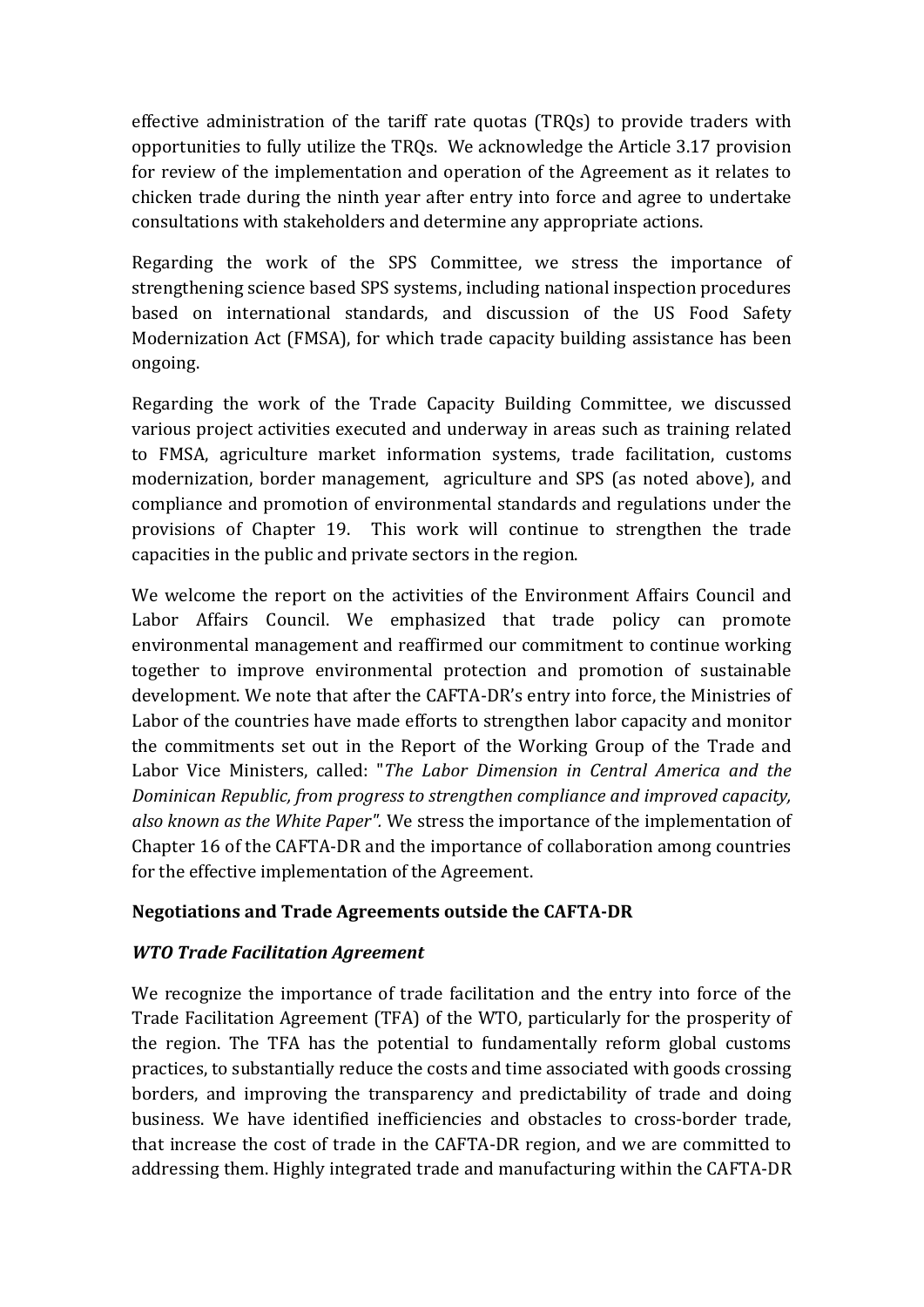region will amplify the benefits of trade facilitation and expand the benefits of trade under the Agreement.

We are conscious of the importance of the TFA and the entry in force of this Agreement as it is of great importance to our economies and the region, in order to improve our competitiveness in the global market.

We announce our intention to notify the WTO of our respective acceptances of the Trade Facilitation Agreement, before the WTO Ministerial Conference in December 2015, within the framework of our domestic regulations. We encourage all countries of the Western Hemisphere to do the same as soon as possible so that the Trade Facilitation Agreement enters into force. With the early acceptance of the Trade Facilitation Agreement, we demonstrate our commitment and leadership on trade facilitation matters.

We also reviewed the negotiations and agreements on Trade in Services, WTO Environmental Goods, Pacific Alliance, Trans-Pacific Partnership, Trans-Atlantic Trade and Investment Partnership and the European Union-Central America Association Agreement. In this regard, countries recognized the changing competitive situation we all face as each of us negotiates new agreements. We discussed the importance of the CAFTA-DR supply chains and regional integration for all of our countries, and the need to strengthen existing supply chains to take advantage of existing benefits, and to advance in trade facilitation to maintain competitiveness.

We committed to continuing to share information about ongoing and future negotiations. We recognize the importance to all our countries of exploring resulting opportunities to work to deepen and expand our supply chains as CAFTA-DR regional and global integration advance. The United States has received communications from governments regarding the Trans-Pacific Partnership and we have agreed to work with all countries on this issue.

#### **Expanding and broadening the benefits of the CAFTA-DR**

While we recognize the overall benefits of increased trade and investment under the CAFTA-DR and the importance to all of our countries of continued commitment to its implementation, we also recognize remaining challenges to enhance effectiveness and build new opportunities to enhance trade in the region.

The CAFTA-DR Agreement is designed to boost long-term growth and reduce poverty, and this goal has been bolstered by trade capacity building assistance from multilateral donors and the United States. We reviewed and endorsed various projects ongoing and future that will support trade facilitation and provide trade capacity building in the region. We emphasized the need for greater regional integration, expanding competitiveness, and increasing benefits of the Agreement. We agreed to support the supply chain systems in the region, including by